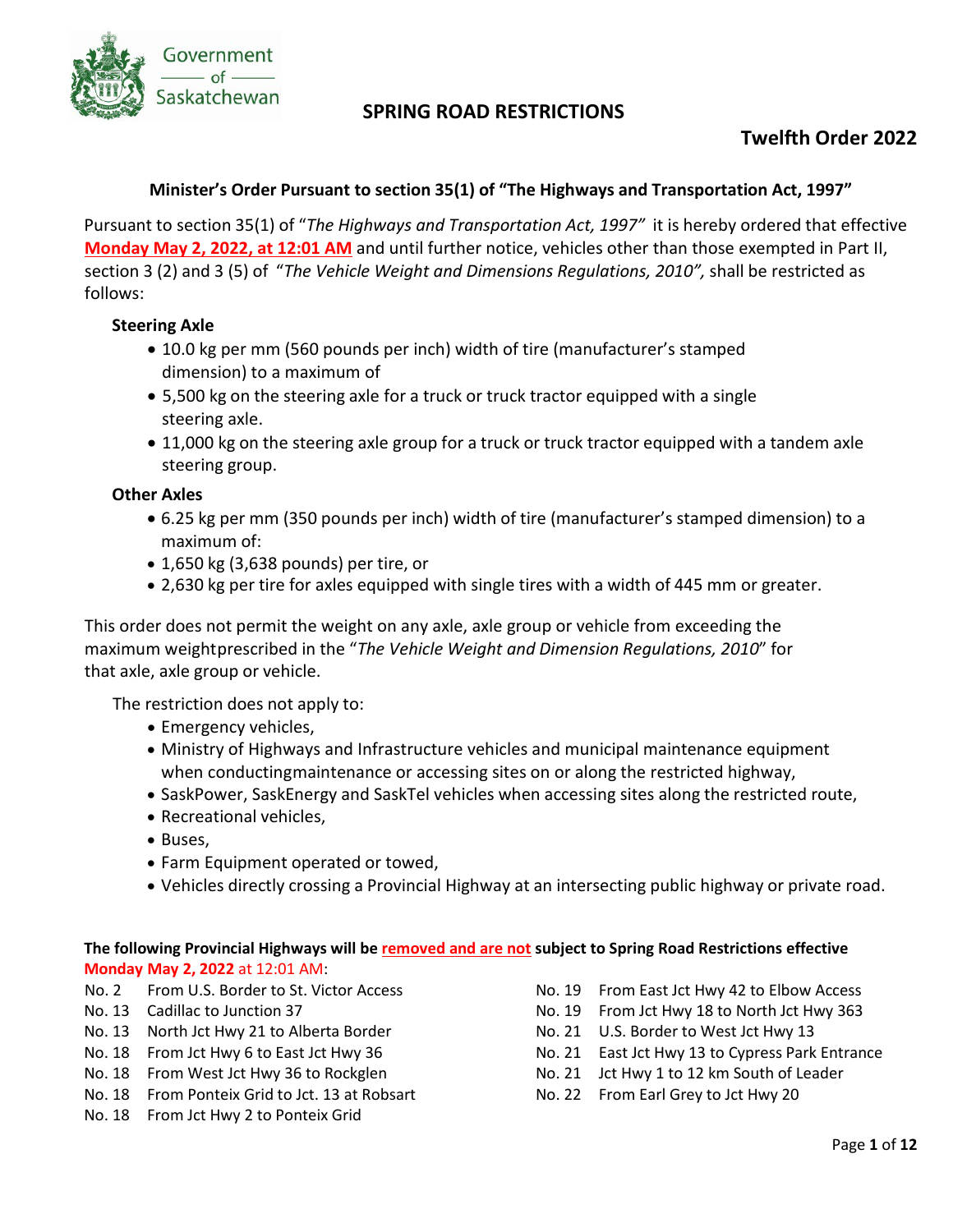

# **Twelfth Order 2022**

- No. 30 From Eston Regional Park to Brock *(SPECIAL RESTRICTION – 8,000kgs)*
- No. 31 From Jct Hwy 4 to 23.1 km west *(SPECIAL RESTRICTION – 8,000kgs)*
- No. 31 From Herschel to grid 656
- No. 31 From 29.6 km East of Plenty to Plenty *(SPECIAL RESTRICTION – 8,000kgs)*
- No. 34 From U.S. Border to Jct Hwy 13
- No. 35 From Jct Hwy 306 to Jct Hwy 33
- No. 35 From Jct Hwy 33 to Jct Hwy 48 (SEE SPECIAL *RESTRICTION 8,000 Kgs)*
- No. 35 From Jct Hwy 48 to Jct Hwy 1
- No. 35 From 3.8 km North of Jct Hwy 1 to Jct Hwy 10
- No. 36 From U.S. Border to Jct Hwy 2
- No. 37 U.S. Border to Climax
- No. 37 2.35 km North of Gull Lake to Cabri
- No. 42 From the Jct of 367 to the Jct North Jct of 19
- No. 42 From Jct Hwy 342 to Dinsmore
- No. 44 From 3 km south-west of Davidson (Meridian Road) to Jct. Hwy 19 (*SPECIAL RESTRICTION – 8,000kgs)*
- No. 44 South Jct Hwy 21 to 3.33 km West of Mantario *(SPECIAL RESTRICTION – 8,000kgs)*
- No. 44 3.33 kms West of Mantario to Alsask
- No. 44 From Dinsmore to Jct Hwy 4
- No. 44 From 3.2 Km's West of Eston to N. Jct. of 21
- No. 47 From Handsworth Road to Jct Hwy 1
- No. 51 From Jct 317 to Alberta Border
- No. 58 From Jct Hwy 18 to Jct Hwy 13
- No. 58 From N limits of Gravelbourg to Jct Hwy 1
- No. 99 From Craven to Jct Hwy 6
- No. 202 Jct Hwy 2 to Buffalo Pound Park
- No. 221 Jct Hwy 21 to Cypress Hills Park Gate
- No. 271 Maple Creek (Jct Hwy 21) to Fort Walsh
- No. 301 From Jct Hwy 1 to Buffalo Pound Park
- No. 306 From Jct Hwy 35 to Riceton
- No. 306 From Riceton to Jct Hwy 6 *(SPECIAL RESTRICTION – 8,000kgs)*
- No. 307 From Jct Hwy 7 to 13 km North of Jct Hwy 7 No. 308 From Jct Hwy 8 to Grid 600 *(SPECIAL* 
	- *RESTRICTION – 8,000kgs)*
- No. 308 From Grid 600 to Manitoba Border
- No. 317 From Jct 51 to 12 KM North
- No. 318 From 2 km N of Jct Hwy 18 to Jct Hwy 361
- No. 321 Liebenthal (Jct Hwy 21) to 7 km East of the Alberta Border
- No. 322 From Glen Harbour to Jct Hwy 220
- No. 324 From Jct Hwy 378 to Mayfair
- No. 332 Jct Hwy 32 to 7.1 km West of Jct Hwy 32
- No. 332 7.1 km West of Jct Hwy 32 to Hazlet *(SPECIAL RESTRICTION – 8,000kgs)*
- No. 334 From Jct Hwy 13 to 3.3 km south of Jct Hwy 339 (SEE SPECIAL RESTRICTION 8,000 Kgs)
- No. 339 From Jct Hwy 334 to Jct Hwy 39 *(SEE SPECIAL RESTRICTION 8,000 Kgs)*
- No. 340 From Radisson to Hafford
- No. 342 From Jct Hwy 42 to Jct Hwy 4
- No. 342 From Jct Hwy 4 to Grid 647 (north of Lacadena) *(SPECIAL RESTRICTION – 8,000kgs)*
- No. 343 Jct Hwy 4 to Simmie
- No. 350 From U.S. Border to Jct Hwy 18
- No. 358 From Wood Mountain to Limerick
- No. 361 From Manitoba Border to Jct 9
- No. 363 From 43 km West of Moose Jaw to Neidpath
- No. 363 Neidpath to Jct Hwy 4
- No. 364 From Km 19.08 to Km 36.45
- No. 367 From Jct Hwy 42 to Jct Hwy 19
- No. 371 Jct Hwy 21 to Alberta Border *(SPECIAL RESTRICTION – 8,000kgs)*
- No. 374 From Jct Hwy 14 to Tramping Lake
- No. 376 From Asquith to Jct Hwy 40
- No. 377 From Jct Hwy 28 to Jct Hwy 6
- No. 378 From Jct Hwy 4 to Jct Hwy 324
- No. 379 McMahon to 14.66 km East of Junction No. 4

#### **The following Access Roads will be removed and are not subject to Spring Road Restrictions effective Monday May 2, 2022** at 12:01 AM:

- No. 1 Sintaluta Access
- No. 1 McLean Park Access
- No. 1 Grand Coulee Access (*SPECIAL RESTRICTION – 8,000kgs)*
- No. 1 North urban limits of Pense
- No. 1 Caron Access (*SPECIAL RESTRICTION – 8,000kgs)*
- No. 1 Rush Lake Access
- No. 1 Waldeck Access
- No. 1 Webb Access from Km 0 to 1.87 Km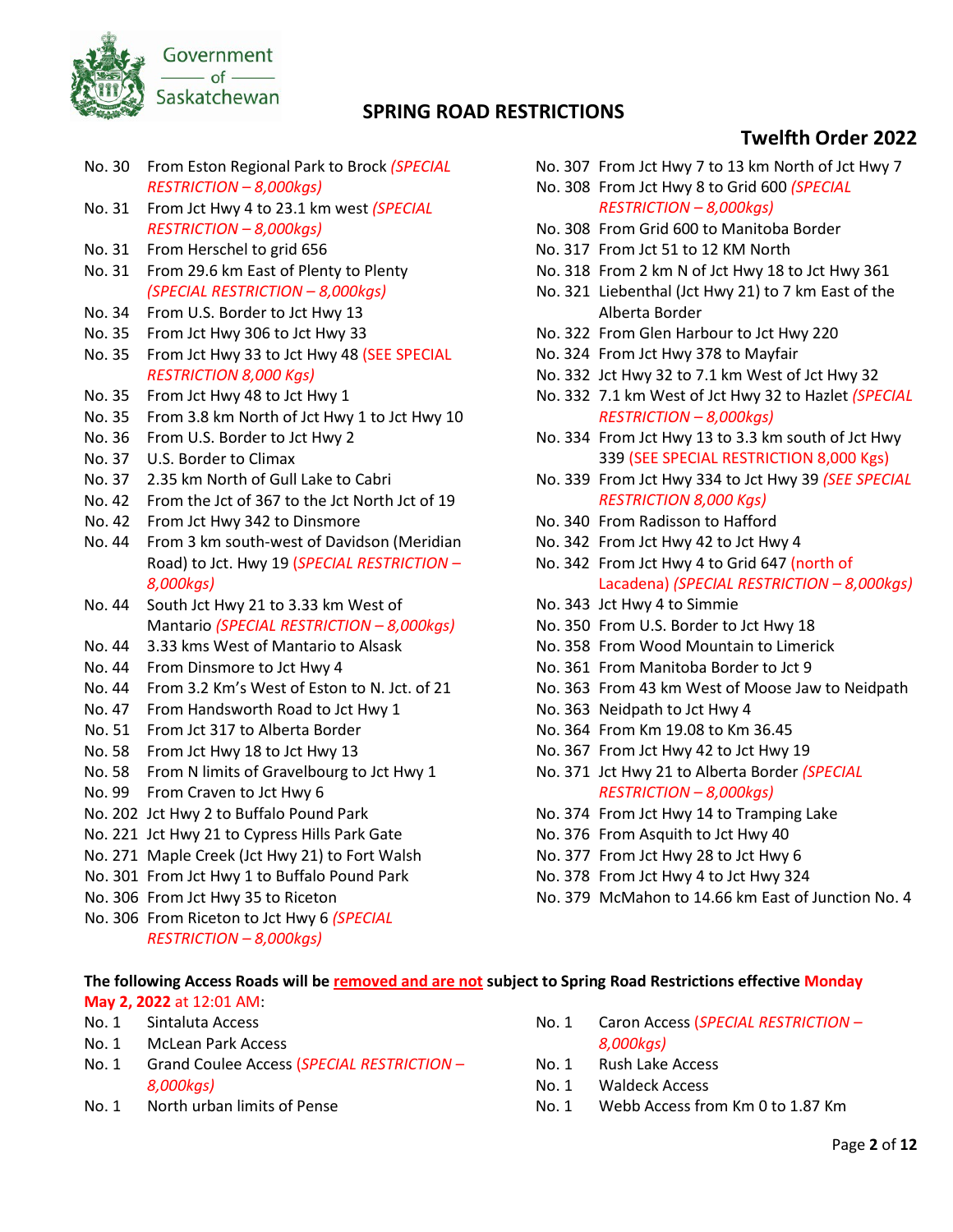

# **Twelfth Order 2022**

- No. 1 Tompkins Access
- No. 1 Piapot Access
- No. 2 Sun Valley Beach Access
- No. 2 Holdfast Access
- No. 2 Penzance Access
- No. 2 Liberty Access
- No. 2 St. Victor Access
- No. 2 Mossbank Access
- No. 4 Blumehof Access (*SPECIAL RESTRICTION – 8,000kgs)*
- No. 4 Rhineland Access
- No. 4 Cando Access
- No. 4 Metinota Access
- No. 4 Aquadeo Access
- No. 2 Mossbank Access
- No. 8 Tantallon Access *(SPECIAL RESTRICTION – 8,000kgs)*
- No. 11 Disley Access
- No. 11 Bethune Access
- No. 11 Findlater Access
- No. 11 Findlater Service Road
- No. 11 Aylesbury Access
- No. 11 Craik Access
- No. 11 Girvin Access
- No. 11 Davidson South
- No. 13 Pangman Access
- No. 13 Khedive Access
- No. 13 Trossachs Access
- No. 13 Bellegarde Access *(SPECIAL RESTRICTION – 8,000kgs)*
- No. 13 Arcola Access
- No. 13 Forget Access *(SPECIAL RESTRICTION – 8,000kgs)*
- No. 13 Limerick Access
- No. 13 Verwood Access
- No. 14 Senlac Access
- No. 15 Semans Access
- No. 15 Milden Access
- No. 15 Sovereign Access
- No. 18 Beaubier Access
- No. 18 Gladmar Access
- No. 18 McCord Access No. 19 Loreburn Access No. 19 Elbow Access No. 19 Kincaid Access No. 20 Duval Access No. 20 Bulyea Access No. 21 Golden Prairie Access No. 21 Mendham Access *(JCT 21 to 8.1 KM West)*  (*SPECIAL RESTRICTION – 8,000kgs)* No. 22 Dysart Access No. 22 Earl Grey Service Road No. 31 Herschel Access No. 33 Osage Access Road
- No. 33 Kronau Service Road
- No. 36 Ormiston Access

No. 18 Big Beaver Access No. 18 Fife Lake Access

- No. 39 Mc Taggart Service Road
- No. 39 Wilcox Service Road
- No. 39 Roche Percee Access
- No. 40 Speers Access
- No. 40 David Laird Campground Access *(YEAR ROUND RESTRICTION – 8,000kgs)*
- No. 42 Marquis Access
- No. 42 Riverhurst Access
- No. 42 Tuxford Access
- No. 44 Plato Access
- No. 44 Glidden Access
- No. 43 Palmer Access
- No. 48 Fairlight Access
- No. 48 Kendal Service Road
- No. 48 Odessa Service Road
- No. 48 Vibank Service Road
- No. 51 Handel Access
- No. 51 Ruthilda Access
- No. 51 Major Access
- No. 322 Kanata Valley Access
- No. 322 Saskatchewan Beach Access
- No. 363 Coderre Access
- No. 363 Shamrock Access
- No. 364 Edenwold Access

# **The following Rural Municipalities will be removed and are not subject to Spring Road Restrictions effective**

**Monday May 2, 2022** at 12:01 AM: No. 6 Cambria

No. 10 Happy Valley

No. 12 Poplar Valley

No. 17 Val Marie No. 18 Lone Tree

No. 11 Hart Butte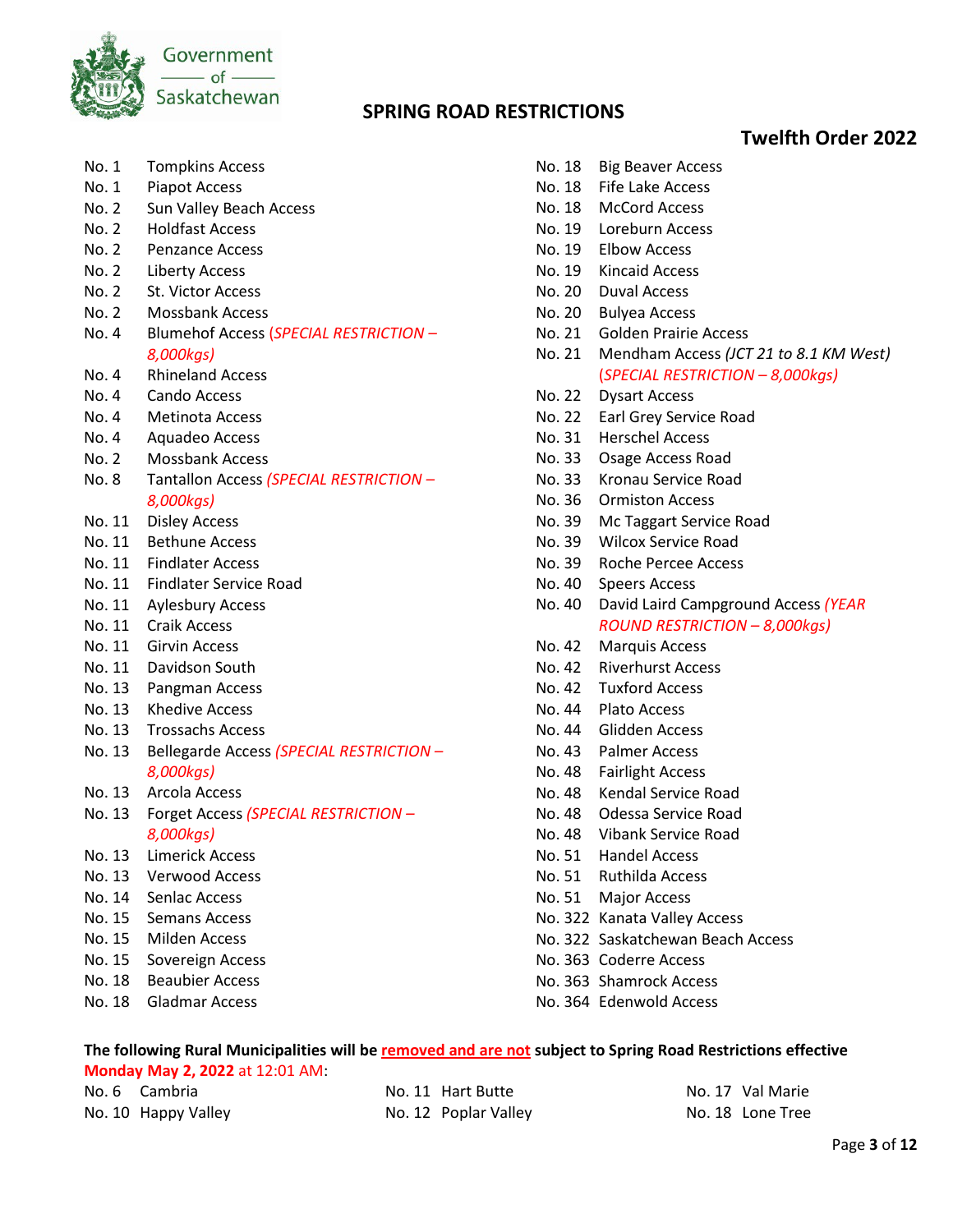

| No. 38         | Laurier                   |
|----------------|---------------------------|
| No. 42         | <b>Willow Bunch</b>       |
|                | No. 43 Old Post           |
|                | No. 46 Glen Mcpherson     |
| No. 49         | <b>White Valley</b>       |
| No. 51 Reno    |                           |
| No. 64 Brock   |                           |
| No. 65         | Tecumseh                  |
| No. 66 Griffin |                           |
| No. 67         | Weyburn                   |
| No. 68         | <b>Brokenshell</b>        |
| No. 69         | Norton                    |
|                | No. 70 Key West           |
|                | No. 72 Lake of the Rivers |
|                | No. 73 Stonehenge         |
|                | No. 76 Auvergne           |
|                | No. 79 Arlington          |
|                | No. 93 Wawken             |
|                | No. 94 Hazelwood          |
|                | No. 95 Golden West        |
|                | No. 96 Fillmore           |
|                | No. 97 Wellington         |
| No. 103 Sutton |                           |
|                | No. 104 Gravelbourg       |
|                | No. 105 Glen Bain         |
|                | No. 108 Bone Creek        |
|                | No. 109 Carmichael        |
| No. 110 Piapot |                           |
|                | No. 111 Maple Creek       |
|                | No. 124 Kingsley          |
|                | No. 125 Chester           |
|                | No. 126 Montmartre        |

No. 127 Francis No. 128 Lajord No. 132 Hillsborough No. 133 Rodgers No. 134 Shamrock No. 135 Lawtonia No. 141 Big Stick No. 151 Rocanville No. 153 Willowdale No. 154 Elcapo No. 155 Wolseley No. 156 Indian Head No. 157 South Qu'Appelle No. 159 Sherwood No. 164 Chaplin No. 171 Fox Valley No. 187 North Qu'Appelle No. 189 Lumsden No. 191 Marquis No. 193 Eyebrow No. 194 Enfield No. 216 Tullymet No. 218 Cupar No. 219 Longlaketon No. 220 McKillop No. 222 Craik No. 223 Huron No. 224 Maple Bush No. 225 Canaan No. 226 Victory No. 228 Lacadena No. 230 Clintworth

## **Twelfth Order 2022**

No. 250 Last Mountain Valley No. 252 Arm River No. 256 King George No. 260 Newcombe No. 279 Mount Hope No. 309 Prairie Rose No. 310 Usborne No. 321 Prairiedale No. 345 Vanscoy No. 346 Perdue No. 347 Biggar No. 349 Grandview No. 350 Mariposa No. 351 Progress No. 352 Heart's Hill No. 376 Eagle Creek No. 377 Glenside No. 378 Rosemount No. 379 Reford No. 380 Tramping Lake No. 381 Grass Lake No. 382 Eye Hill No. 406 Mayfield No. 410 Round Valley No. 411 Senlac No. 428 Star City No. 436 Douglas No. 437 North Battleford No. 438 Battle River No. 440 Hillsdale No. 468 Meota No. 470 Paynton

Signed on behalf of the Minister this 29<sup>th</sup> day of April 2022.

Lana Eering Government of Saskatchewan Ministry of Highways Highway Hotline, Manager/Emergency Planning Officer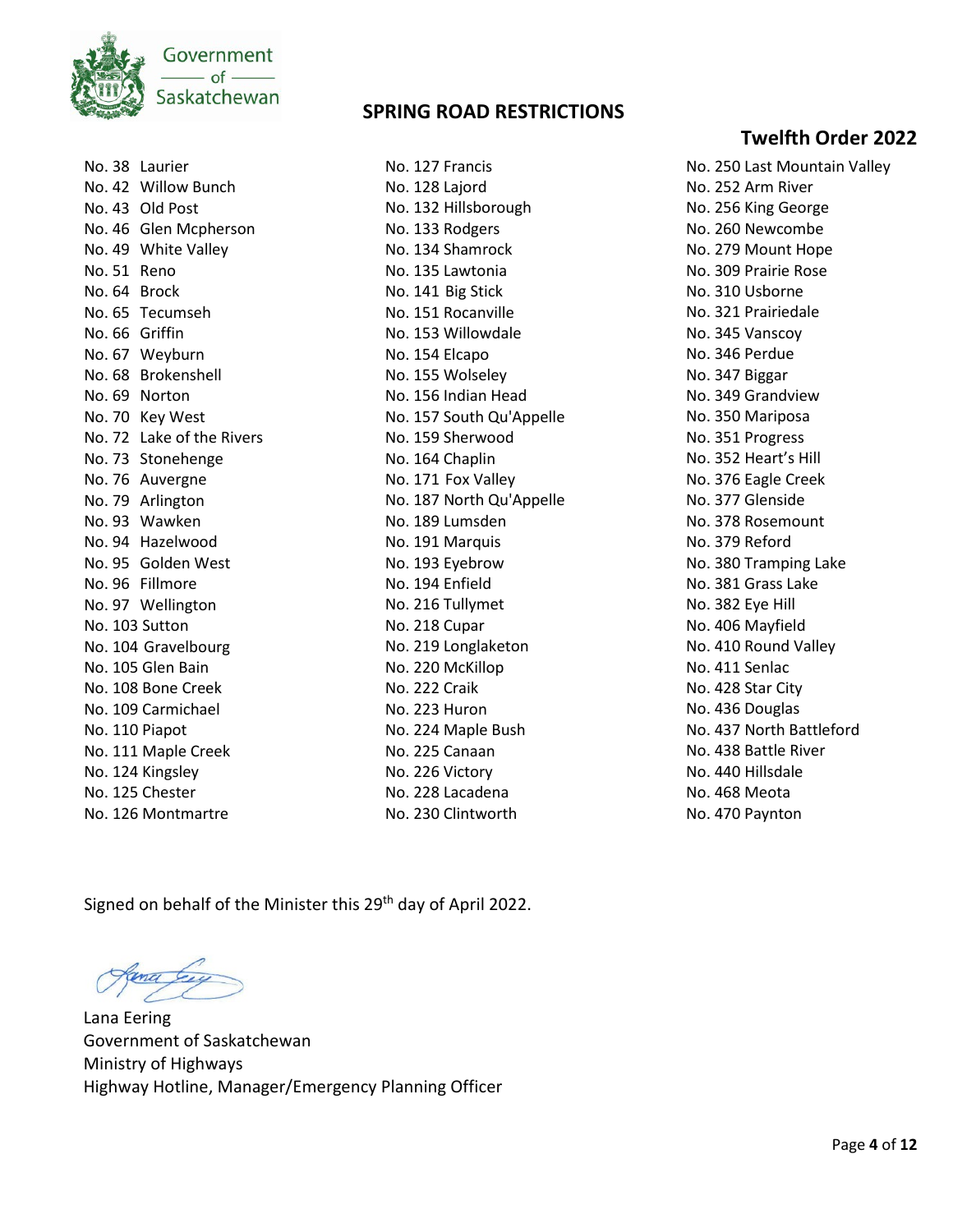

## **Twelfth Order 2022**

### **The following Provincial Highways are subject to Spring Road Restrictions:**

No. 55 - (old Hwy 55) From Jct Hwy 240 to 3 km West (Marchant Grove) **SPECIAL RESTRICTIONS** – 4.5 kg per mm (252 lbs/in) width of tire (manufacturer's stamped dimension) on any wheel to a maximum GVW of 22,686 kg (50,000 lbs), including the steering axle.

\_\_\_\_\_\_\_\_\_\_\_\_\_\_\_\_\_\_\_\_\_\_\_\_\_\_\_\_\_\_\_\_\_\_\_\_\_\_\_\_\_\_\_\_\_\_\_\_\_\_\_\_\_\_\_\_\_\_\_\_\_\_\_\_\_\_\_\_\_\_\_\_\_\_\_\_\_\_\_\_\_\_\_\_\_\_\_\_\_\_

No. 240 - From Jct Hwy 55 to Prince Albert National Park SPECIAL RESTRICTIONS – 4.5 kg per mm (252 lbs/in) width of tire (manufacturer's stamped dimension) on any wheel to a maximum GVW of 22,686 kg (50,000 lbs), including the steering axle.

- No. 3 From Manitoba Border to Hudson Bay
- No. 4 From Jct Hwy 55 to Jct Hwy 224
- No. 5 From Manitoba Border to Jct Hwy 57
- No. 8 From Norquay to 14.6 km. South of Forest Boundary *(SPECIAL RESTRICTIONS from Midnight Mar. 14 to Midnight Nov. 15)*
- No. 9 From Hudson Bay to Ruby Lake Access
- No. 15 From Jct Hwy 2 to 27.8 km West
- No. 15 From Farrerdale to Jct Hwy 11
- No. 15 From Jct Hwy 16 to Jct Hwy 9 *(SPECIAL RESTRICTION – 8,000kgs)*
- No. 20 From Middle Lake to Jct Hwy 320
- No. 20 From 1.6 km North of Pilger to Middle Lake
- No. 20 From Jct Hwy 320 to Jct Hwy 3
- No. 22 From Manitoba Border to South Jct Hwy 8
- No. 22 From Jct Hwy 9 to Jct Hwy 47
- No. 22 From Jct Hwy 47 to Lemberg
- No. 24 From 11 km North of Spiritwood to Leoville
- No. 24 From Leoville to Chitek Lake
- No. 25 From Jct Hwy 3 to Jct Hwy 2
- No. 26 From Jct Hwy 304 South of Loon Lake to Goodsoil
- No. 35 From White Fox to Roads End
- No. 42 From Riverhurst Ferry to Jct Hwy 373
- No. 42 From Jct Hwy 373 to Lucky Lake *(SPECIAL RESTRICTION – 8,000kgs)*
- No. 42 From Lucky Lake to Jct Hwy 342
- No. 42 From Jct Hwy 44 to Milden
- No. 42 From its Jct with Hwy 44 (km 43.68) to its Jct with Hwy 15 (km 59.92), for a total of 16.2 km. (*SPECIAL RESTRICTION – 8,000kgs)*
- No. 44 From Jct Hwy 19 to Danielson Provincial Park Access *(SPECIAL RESTRICTION – 8,000kgs*
- No. 44 From Hwy 44 from 1.12km west of the junction of Hwy 219 to Hwy 45
- No. 44 From Dinsmore east to Macrorie
- No. 45 From Birsay to Jct Hwy 15
- No. 45 From 8 kms South of Swanson to Delisle
- No. 47 From Willowbrook to Buchanan
- No. 47 From 1 km North of Buchanan to Preeceville
- No. 52 From Willowbrook to Homefield
- No. 52 From Homefield to Jct Hwy 15
- No. 80 From K-1 Mine Access to Churchbridge
- No. 80 From North town limits of Churchbridge to Jct Hwy 10 *(SPECIAL RESTRICTION – 8,000kgs)*
- No. 102 From La Ronge Airport Access to 1.5 km N. of Nemeiben River Bridge
- No. 106 From Jct Hwy 928 to Creighton
- No. 106 From Little Bear Lake to Creighton
- No. 123 From Jct Hwy 55 to E.B. Campbell Dam
- No. 155 From 7.0 km North of Jct Hwy 165 to La Loche
- No. 167 From Denare Beach to Creighton
- No. 167 From Sturgeon Weir River to Creighton
- No. 201 From 500 m North of Jct Hwy 1 to Jct Hwy 247
- No. 211 From Jct Hwy 11 to Blackstrap
- No. 212 From Jct Hwy 11 to Fort Carlton Park
- No. 219 From Hwy 15 North to grid 764 *(SPECIAL RESTRICTION 8,000kgs from Mar. 1st to Nov. 30th)*
- No. 219 From Grid 764 to Strathcona Road
- No. 225 From Jct Hwy 2 to Jct Hwy 312
- No. 229 From Jct Hwy 9 to Jct Hwy 47
- No. 247 From Jct Hwy 9 to Jct Hwy 47
- No. 255 From Jct Hwy 55 to Tobin Lake
- No. 265 From 5 km West of Jct Hwy 120 to 17 km East of Jct Hwy 926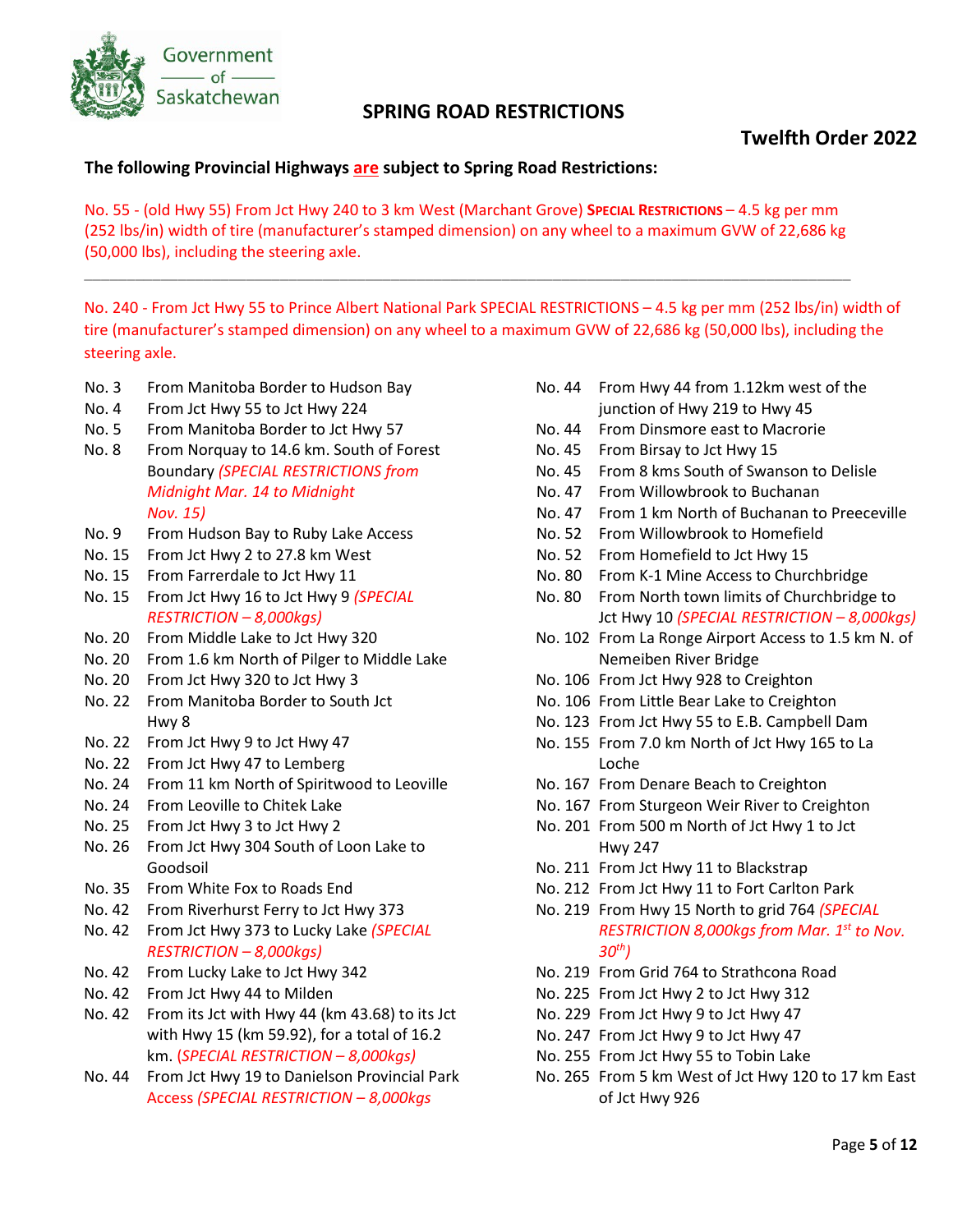

# **Twelfth Order 2022**

- No. 302 From Weldon Ferry to 21 km East of Prince Albert (*SPECIAL RESTRICTION – 8,000kgs)*
- No. 305 'Old Hwy 305' from 1.5km West of Jct Hwy 11 to Jct Hwy 12
- No. 310 From Jct Hwy 52 to Grid 743
- No. 310 From Jct Grid 743 to Jct Hwy 16 *(SPECIAL RESTRICTION – 8,000kgs)*
- No. 358 From Wood Mountain to Limerick
- No. 365 From Manitou Beach to Plunkett
- No. 373 From Jct Hwy 42 to Birsay
- No. 376 From Asquith to Jct Hwy 40
- No. 310 From Jct Hwy 16 to Jct Hwy 5
- No. 312 From Wakaw to Rosthern
- No. 320 From Jct Hwy 20 to Domremy
- No. 349 From Jct Hwy 35 to 15 km East of Naicam
- No. 355 From Meath Park to Sturgeon Lake Reserve
- No. 357 From Togo to Jct Hwy 8
- No. 378 From Jct Hwy 324 to Spiritwood
- No. 908 From Jct Hwy 155 to Ile-a-la-Crosse
- No. 953 From Jct Hwy 2 to Jct Hwy 263

#### **The following Access Roads are subject to Spring Road Restrictions:**

- No. 2 Imperial Access
- No. 2 Simpson Access
- No. 2 Meacham Access
- No. 2 Dana Access
- No. 2 Wakaw Lake Park Access
- No. 2 Cudworth Access
- No. 2 Weyakwin Access
- No. 2 Ramsey Bay Access
- No. 2 Paddockwood Access (*SPECIAL RESTRICTION – 8,000kgs)*
- No. 3 Prairie River Access
- No. 3 Crooked River Access
- No. 3 Eldersley Access
- No. 3 Valparaiso Access
- No. 3 Weldon Access
- No. 3 Brancepeth Access
- No. 3 30 Metres N of the railway crossing at Birch Hills
- No. 3 Shell Lake Access
- No. 3 Medstead Access
- No. 3 Monte Nebo Access
- No. 3 Turtle Lake South Bay Access
- No. 4 Meadow Lake Airport 220 meters West of Jct Hwy 4(Meadow Lake Urban Limits) to Meadow Lake Airport
- No. 5 Veregin Access
- No. 5 Mikado Access
- No. 5 Kuroki Access
- No. 5 From Leroy to 6.45 kms West
- No. 5 St. Gregor Access
- No. 5 Peterson Access
- No. 5 St. Denis Access
- No. 6 Lac Vert Accessc
- No. 6 Pleasantdale Access
- No. 6 Fairy Glen Access
- No. 8 Wroxton Access
- No. 9 Dubuc Access
- No. 9 Crystal Lake Access
- No. 9 Ebenezer Access
- No. 9 Endeavour Access
- No. 9 Gorlitz Access
- No. 9 Tadmore Access
- No. 13 Pangman Access
- No. 11 Kenaston bypass/alternate
- No. 11 Hanley Access
- No. 11 Dundurn Access
- No. 11 Gruenthal Access
- No. 11 Blumenthal Access
- No. 11 Neunlage Access
- No. 11 Macdowell Access
- No. 12 Hepburn Access (*SPECIAL RESTRICTION – 8,000kgs)*
- No. 12 Gruenfeldt Access
- No. 12 Waldheim Access (*SPECIAL RESTRICTION – 8,000kgs)*
- No. 15 Service Road All thin membrane surfaced roads from Fenwood to Leross
- No. 15 Punnichy Access
- No. 15 Conquest Access
- No. 16 Jansen Access
- No. 16 Guernsey Access
- No. 16 Plunkett Access
- No. 16 Viscount Access
- No. 16 Bradwell Access (*SPECIAL RESTRICTION – 8,000kgs)*
- No. 16 Dalmeny Access from Jct 16 to Jct 305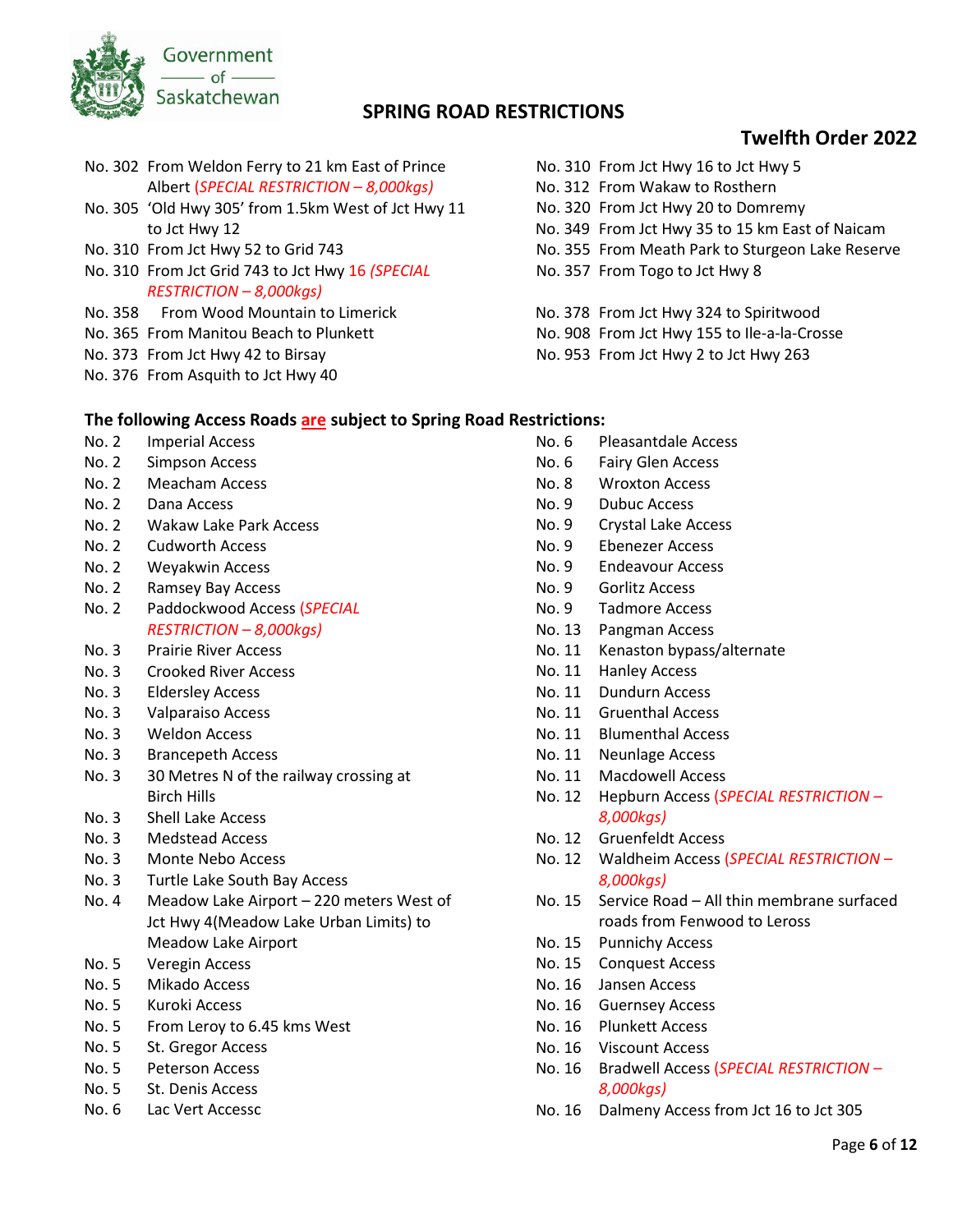

## **Twelfth Order 2022**

- No. 19 Strongfield Access
- No. 19 Hawarden Access
- No. 20 Middle Lake Access
- No. 20 St. Benedict Access
- No. 20 Tway Access
- No. 22 Atwater Access
- No. 22 Grayson Access
- No. 22 Gerald Access
- No. 23 Caragana Access
- No. 23 Zenon Park Access
- No. 23 Weekes Access
- No. 25 Birch Hills Access
- No. 25 Hagen Access
- No. 26 Steele Narrows Access
- No. 27 Aberdeen Access
- No. 35 Wishart Access
- No. 35 Sylvania Access
- No. 35 Ridgedale Access
- No. 35 Aylsham Access (*SPECIAL RESTRICTION – 8,000kgs)*
- No. 40 Leask Access
- No. 40 Marcelin Access
- No. 41 Hwy 41 North to Aberdeen
- No. 44 Glidden Access
- No. 45 Coteau Beach Access
- No. 49 Hazel Dell Access
- No. 49 Hyas Access
- No. 49 Stenen Access
- No. 55 Love Access

 $N = 121 M_{\odot}$ 

No. 55 Garrick Access

- No. 55 Choiceland Access
- No. 55 Snowden Access
- No. 55 Meath Park Access
- No. 55 Shipman Access
- No. 55 Foxford Access
- No. 55 *(old Hwy 55) From Jct Hwy 240 to 3 km West (Marchan Grove) (SPECIAL RESTRICTION)*
- No. 55 (old Hwy 55) From 3 km west of Jct. Hwy 240 to Jct. Hwy 55 near Canwood
- No. 55 Weirdale Access
- No. 80 Yarbo Access
- No. 120 Minowukaw Access
- No. 123 Cumberland House Bridge to the Cumberland House Airport
- No. 155 Buffalo Narrows Airport
- No. 219 Glenside Access
- No. 219 Riverside Estate Access
- No. 219 Furdale Access
- No. 263 Emma Lake Access
- No. 263 Murray Point Access
- No. 312 Laird Access (*SPECIAL RESTRICTION – 8,000kgs)*
- No. 349 Saint-Front Access
- No. 355 Albertville Access
- No. 378 Rabbit Lake Access
- No. 924 Sled Lake Access
- No. 924 Dore Lake Access
- No. 924 Michelle Point Access
- No. 969 Timber Bay Access

#### **The following Rural Municipalities are subject to Spring Road Restrictions:**

| NO. TZT MIOOSOMIN  |
|--------------------|
| No. 122 Martin     |
| No. 123 Silverwood |
| No. 184 Grayson    |
| No. 214 Cana       |
| No. 215 Stanley    |
| No. 217 Lipton     |
| No. 225 Canaan     |
| No. 226 Victory    |
| No. 228 Lacadena   |
| No. 241 Calder     |
| No. 243 Wallace    |
| No. 244 Orkney     |

- No. 245 Garry No. 246 Ituna Bon Accord No. 248 Touchwood No. 251 Big Arm No. 255 Coteau No. 271 Cote No. 273 Sliding Hills No. 274 Good Lake No. 275 Insinger No. 276 Foam Lake No. 277 Emerald No. 280 Wreford No. 281 Wood Creek
- No. 282 McCraney No. 283 Rosedale No. 284 Rudy No. 285 Fertile Valley No. 301 St. Philips No. 303 Keys No. 304 Buchanan No. 307 Elfros No. 308 Big Quill No. 312 Morris No. 313 Lost River No. 314 Dundurn No. 315 Montrose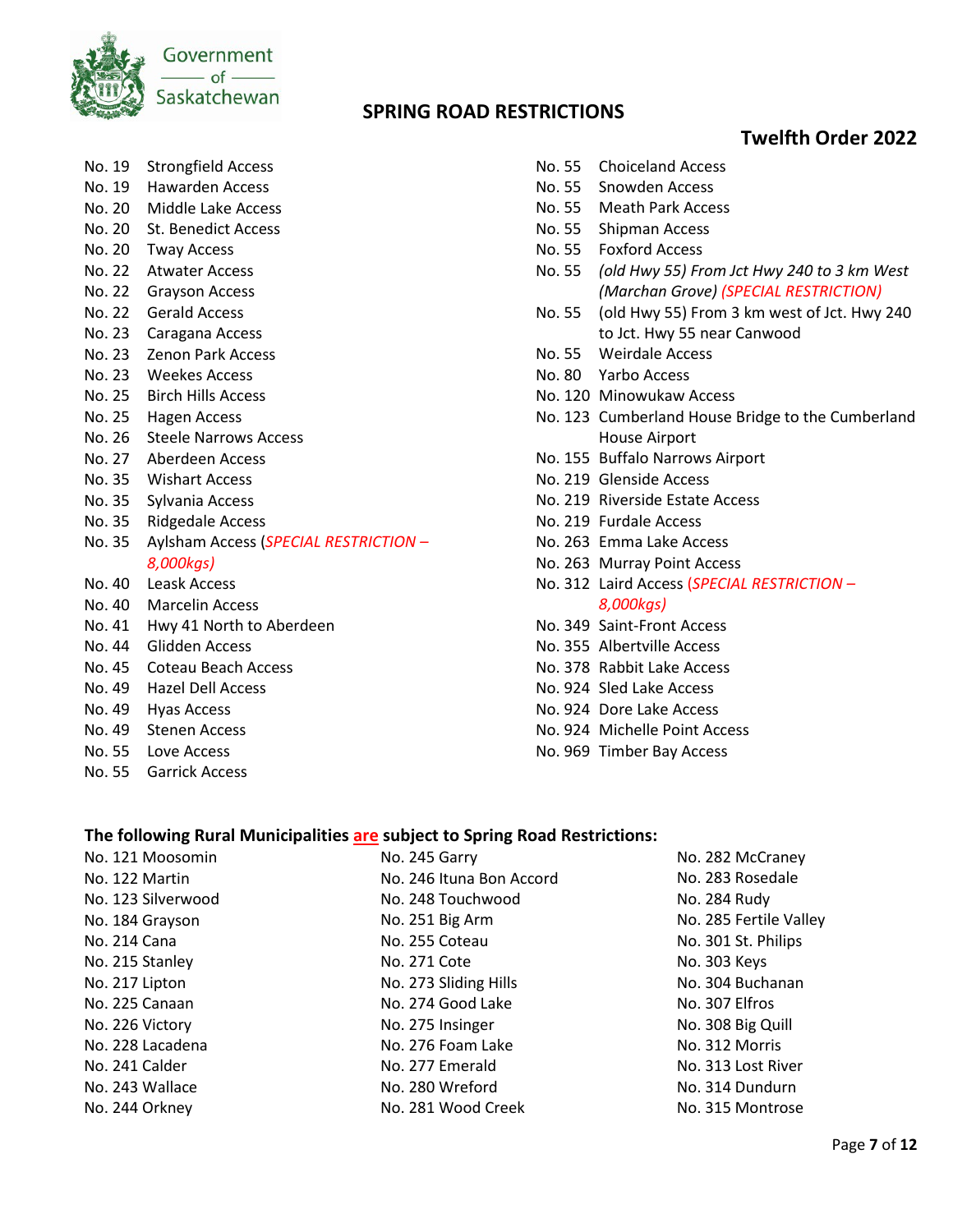

No. 331 Livingston No. 333 Clayton No. 334 Preeceville No. 335 Hazel Dell No. 336 Sasman No. 337 Lakeview No. 338 Lakeside No. 339 Leroy No. 340 Wolverine No. 343 Blucher No. 344 Corman Park No. 366 Kelvington No. 368 Spalding No. 369 St. Peter No. 370 Humboldt No. 371 Bayne No. 372 Grant No. 373 Aberdeen

### **SPRING ROAD RESTRICTIONS**

No. 394 Hudson Bay No. 395 Porcupine No. 398 Pleasantdale No. 399 Lake Lenore No. 400 Three Lakes No. 401 Hoodoo No. 402 Fish Creek No. 403 Rosthern No. 426 Bjorkdale No. 427 Tisdale No. 430 Invergordon No. 431 St. Louis No. 457 Connaught No. 460 Birch Hills No. 461 Prince Albert No. 463 Duck Lake No. 464 Leask No. 466 Meeting Lake

## **Twelfth Order 2022**

No. 467 Round Hill No. 486 Moose Range No. 487 Nipawin No. 488 Torch River No. 490 Garden River No. 491 Buckland No. 493 Shellbrook No. 494 Canwood No. 496 Spiritwood No. 497 Medstead No. 498 Parkdale No. 501 Frenchman Butte No. 520 Paddockwood No. 521 District of Lakeland No. 555 Big River No. 561 Loon Lake No. 588 Meadow Lake No. 622 Beaver River

**The following Resort Villages are subject to Spring Road Restrictions:** Village of Turtle View

Please note that some provincial highways and bridges are subject to special reduced or restricted weights and some are for specific periods of the year, some for precise temperatures. A detailed description of these special restrictions is listed on the last four pages of this Order.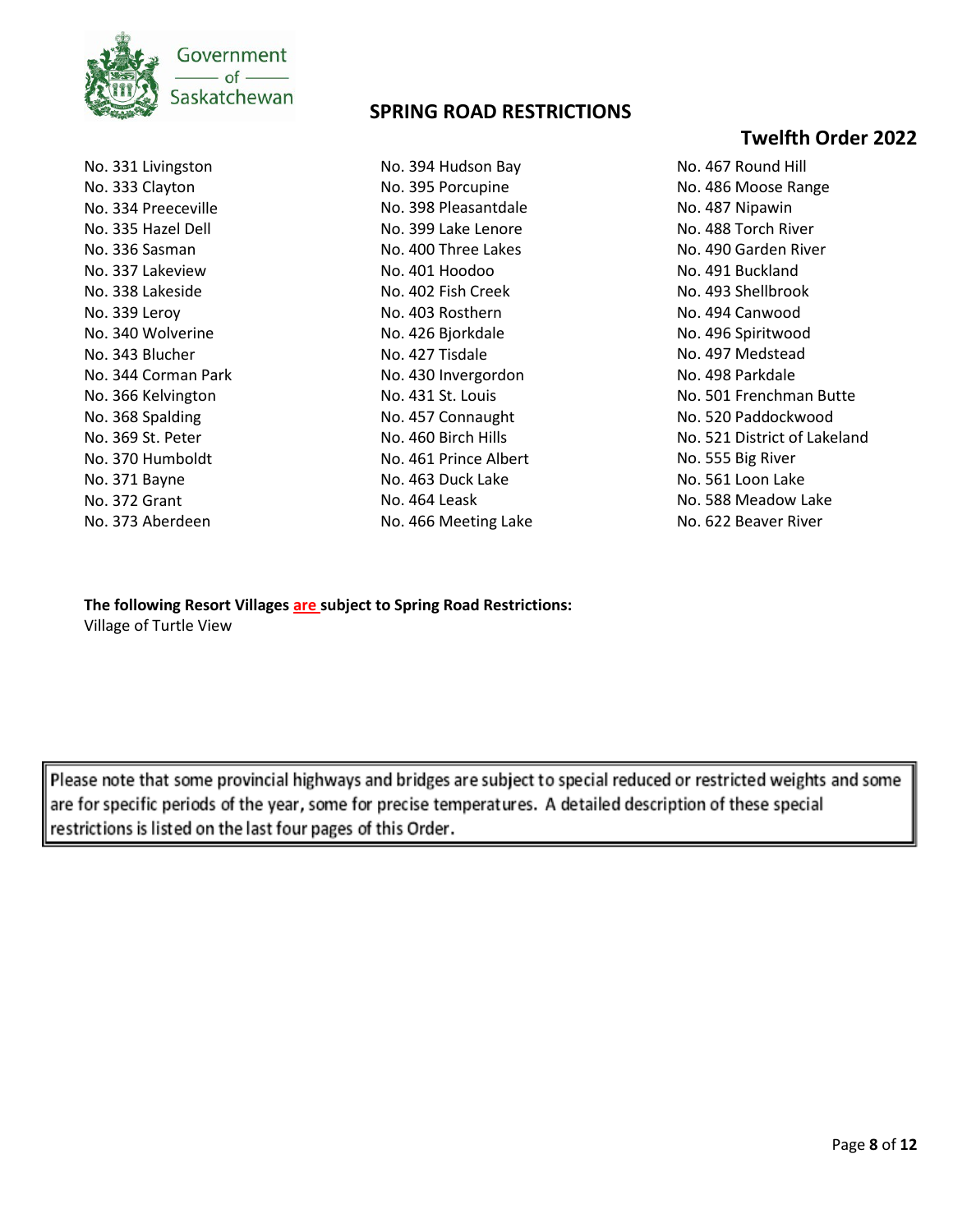### **The following section is not part of the Order but is appended as INFORMATION:**

#### **Special Weight Restrictions on Selected Provincial Highways**

The following highway bridges are subject to Secondary weights during Winter Weight Season, in accordance with the *Vehicle Weight and Dimension Regulations, 2010*

| Hwy           | From                                                                                               | To                                            |
|---------------|----------------------------------------------------------------------------------------------------|-----------------------------------------------|
| 312           | The Gabriel Dumont Bridge from the Eastern abutment to the Western abutment of the bridge.         |                                               |
|               | Secondary weights year round                                                                       |                                               |
| Provincial    | Jct Hwy 21                                                                                         | North Boundary of Meadow Lake Provincial Park |
| Road No.      |                                                                                                    |                                               |
| 919           |                                                                                                    |                                               |
| Old           | Located on the Provincial Road between its junction with Provincial Highways No. 35 in the Town of |                                               |
| Nipawin       | Nipawin and its junction with Provincial Highway No. 35/55 northwest of Nipawin                    |                                               |
| <b>Bridge</b> |                                                                                                    |                                               |

The following highways are subject to reduced weights, year round, by regulation in accordance with the *Vehicle Weight and Dimension Regulations, 2010*

| Hwy | From                          | ı o                    | <b>Description</b>    |
|-----|-------------------------------|------------------------|-----------------------|
| 905 | All                           |                        | Maximum GVW 41 500 kg |
| 955 | South abutment of the Douglas | Northern most limit of | Maximum GVW 41 500 kg |
|     | <b>River Bridge</b>           | Highway 955            |                       |

#### The following highways are restricted by Minister's ORDER to a maximum gross vehicle weight of 8 000 kilograms year round.

| Highway                  | From                                | To                                             |
|--------------------------|-------------------------------------|------------------------------------------------|
|                          | Jct Hwy 1                           | Hamlet of Caron                                |
| <b>Caron Access</b>      |                                     |                                                |
| 1                        | Jct Hwy 1                           | Village of Grand Coulee                        |
| <b>Grand Coulee</b>      |                                     |                                                |
| Access                   |                                     |                                                |
| $\overline{2}$           | Jct Boundary Street East Service Rd | Jct Township Road (approx. 2.4 kms)            |
| Eastside Service         | north                               |                                                |
| Road near Prince         |                                     |                                                |
| Albert                   |                                     |                                                |
| 4                        | Jct Hwy 4 east                      | Blumenhof                                      |
| <b>Blumenhof Access</b>  |                                     |                                                |
| 6                        | Jct Hwy 6                           | Town of Leroy                                  |
| Leroy Access             |                                     |                                                |
| 8                        | Jct. Hwy 8                          | Village of Tantallon                           |
| <b>Tantallon Access</b>  |                                     |                                                |
| 12                       | Jct. Hwy 12                         | Village of Hepburn                             |
| <b>Hepburn Access</b>    |                                     |                                                |
| 12                       | Jct. Hwy 12                         | 100 meters west of the west boundary of NW 15- |
| <b>Waldheim Access</b>   |                                     | 42-5 W3M in the town of Waldheim.              |
| 13                       | Jct. Hwy 13                         | Bellegarde                                     |
| <b>Bellegarde Access</b> |                                     |                                                |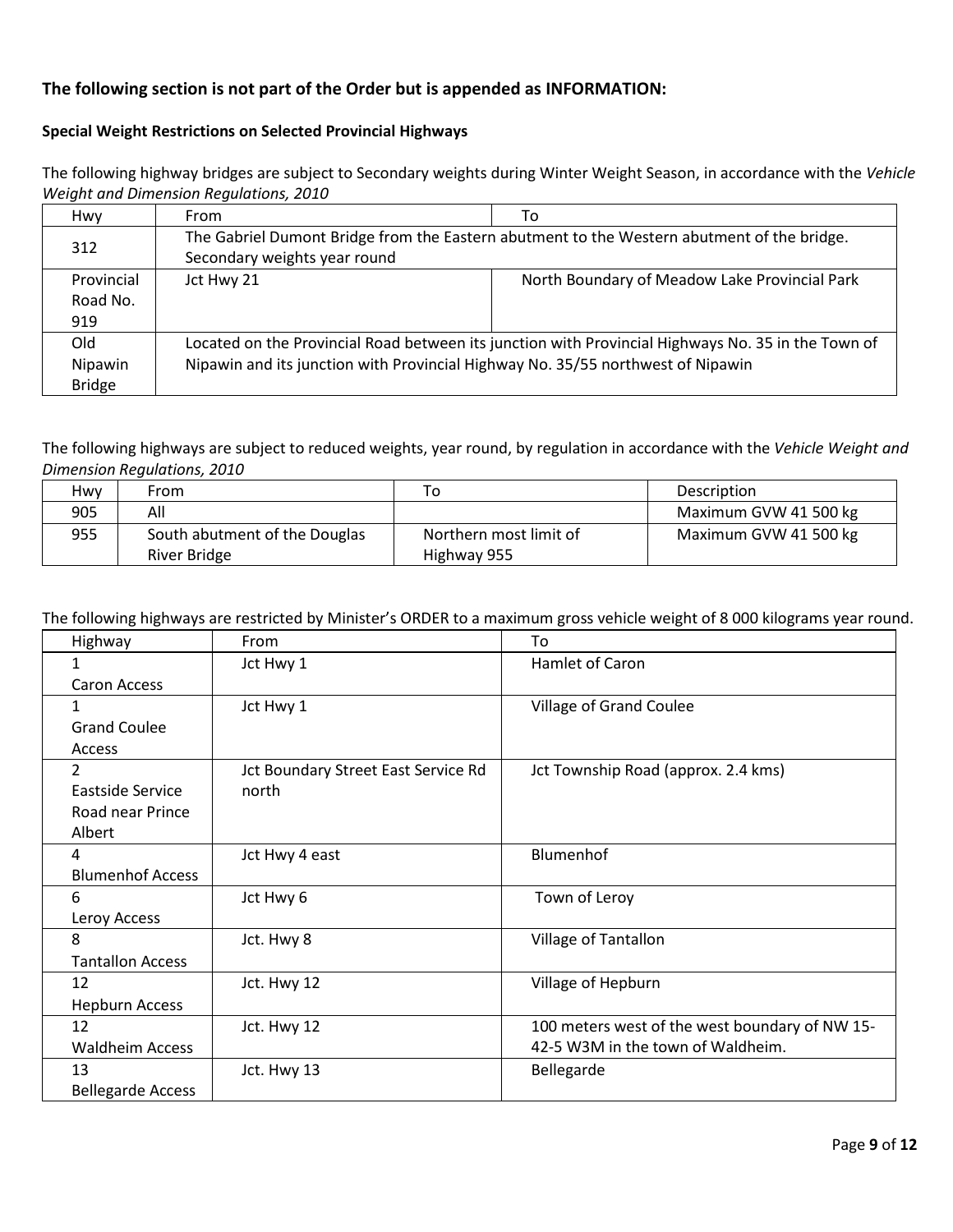| 13                     | Jct. Hwy 13                                        | The Village of Forget                                                              |
|------------------------|----------------------------------------------------|------------------------------------------------------------------------------------|
| <b>Forget Access</b>   |                                                    |                                                                                    |
| 15                     | Jct. Hwy 16                                        | Jct. Hwy 9                                                                         |
| 16                     | Jct. Hwy 16                                        | Village of Bradwell                                                                |
| <b>Bradwell Access</b> |                                                    |                                                                                    |
| 21                     | Jct Hwy 21 Mendham Access                          | Intersection with the North-South portion of the                                   |
| <b>Mendham Access</b>  |                                                    | Municipal Alternate Truck Route                                                    |
| 30                     | Eston Regional Park located at the                 | The jct. of municipal Hwy located at the north-east                                |
|                        | southwest corner of Section 20,                    | corner of Section 34, Township 28, Range 20, West                                  |
|                        | Township 23, Range 20, West 3rd                    | 3rd Meridian                                                                       |
|                        | Meridian                                           |                                                                                    |
| 31                     | Jct. Hwy 4                                         | <b>Herschel Access Road</b>                                                        |
| 31                     | Grid 656 at NW corner of Section                   | The intersection of the Plenty grid at the NW                                      |
|                        | 34, Township 31, Range 17, west of                 | corner, Section 21, Township 32, Range 19, west                                    |
|                        | the 3rd Merdian                                    | of the 3rd Meridian                                                                |
| 35                     | <b>Hwy 33</b>                                      | Hwy 48                                                                             |
| 35                     |                                                    | Located on the Provincial Road between its junction with Highway 35 in the Town of |
| Old Nipawin            |                                                    | Nipawin and its junction with Provincial Highway 35/55 northwest of Nipawin        |
| <b>Bridge</b>          |                                                    |                                                                                    |
| 39                     | Jct Hwy 39                                         | Jct Hwy 18 (In the Town of Bienfait)                                               |
| <b>Bienfait Access</b> |                                                    |                                                                                    |
| 40                     | Jct No. Hwy 40                                     | Jct Hwy No. 16                                                                     |
| David Laird            |                                                    |                                                                                    |
| Campsite Road          |                                                    |                                                                                    |
| 41                     | Jct Hwy 41                                         | 2nd Avenue in Village of Alvena                                                    |
| Alvena Access          |                                                    |                                                                                    |
| 42                     | Jct Hwy 42 - Keeler Service                        | Keeler Service Road/Railway Ave. to RM Road 643                                    |
|                        | Road/Railway Ave. S.                               |                                                                                    |
| 42(1)                  | Jct Hwy 373                                        | Jct Hwy 45 in the Town of Lucky Lake                                               |
| 42                     | From its Jct with Hwy 44 (km 43.68)                | its Jct with Hwy 15 (km 59.92), for a total of                                     |
|                        |                                                    | 16.2 km.                                                                           |
| 44(1)                  | Jct Hwy 19                                         | Junction with the Danielson Provincial Park Access                                 |
|                        |                                                    | located in the southeast of Section 32, Township                                   |
|                        |                                                    | 26, Range 6, West of the 3rd Meridian.                                             |
| 44(1)                  | Jct Hwy 21                                         | Westerly to the Jct with the municipal road                                        |
|                        |                                                    | located in the NE 1/4 of Section 24, Township 26,                                  |
|                        |                                                    | Range 27, west of the 3rd Meridian                                                 |
| 44(1)                  | Jct with the municipal road located                | Jct with the municipal road located east of Section                                |
|                        | at the SW 1/4 of Section 26,                       | 31, Township 26, Range 27, west of the 3rd                                         |
|                        | Township 26, Range 27, west of the<br>3rd Meridian | Meridian                                                                           |
| 80                     | North limits of the Town of                        | Jct Hwy 10                                                                         |
|                        | Churchbridge                                       |                                                                                    |
| 306                    | Riceton                                            | Jct Hwy 6                                                                          |
| 308                    | Jct Hwy 8                                          | Jct with Primary Grid 600                                                          |
| 310                    | Jct of Grid 743                                    | Jct of Hwy No. 16                                                                  |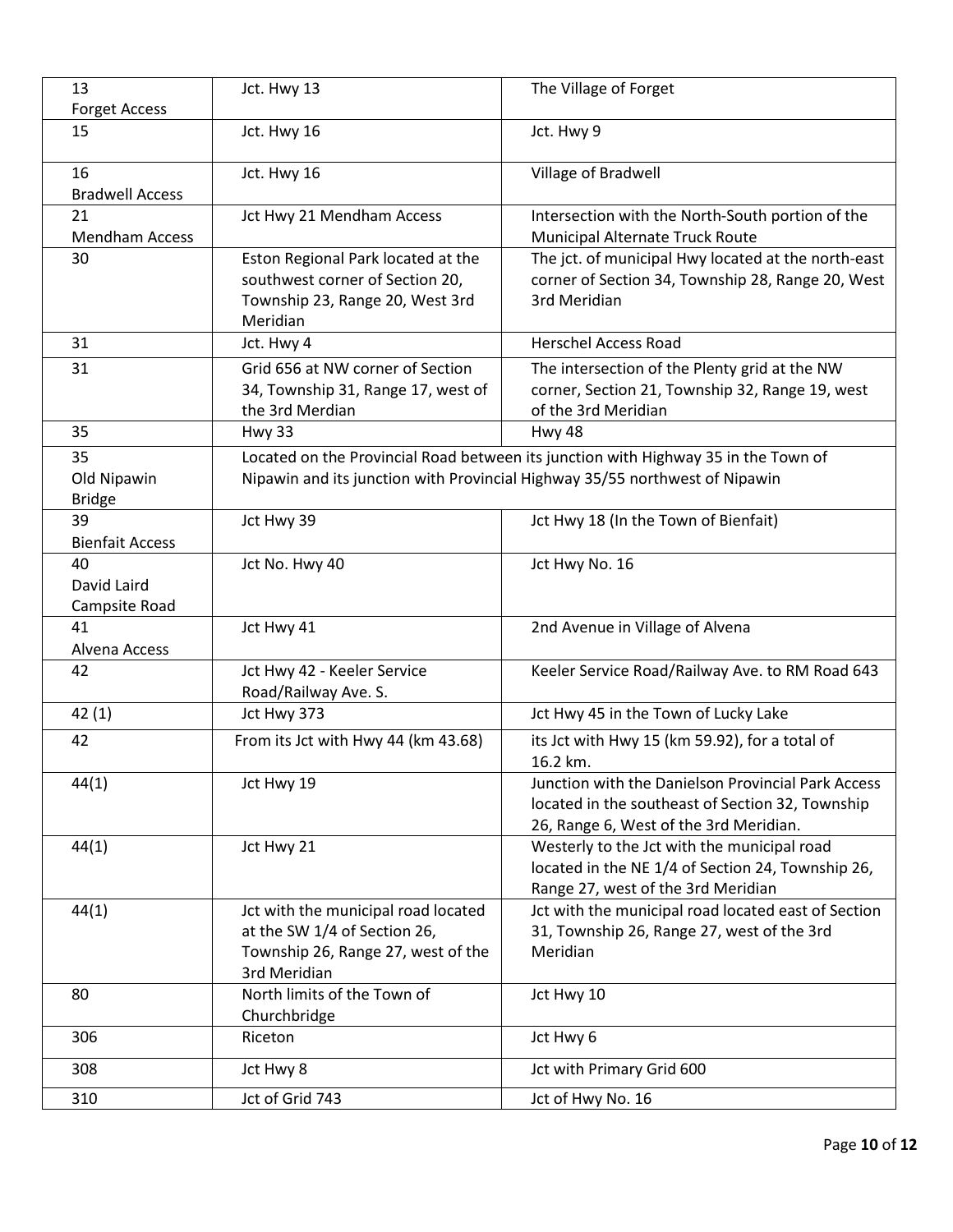| 312          |                           | The Village of Laird                             |
|--------------|---------------------------|--------------------------------------------------|
| Laird Access | <b>Jct Hwy. 312</b>       |                                                  |
| 332          | 7.1 km west of Jct Hwy 32 | The Village of Hazlet except for that portion    |
|              |                           | between the east and west Jct of Hwy 37          |
| 334          | Jct Hwy 13                | 3.3 km south of Jct Hwy 339                      |
| 339          | Village of Avonlea        | Jct. of Hwy 39 except for that portion from 11.4 |
|              |                           | km west of Avonlea to 21.2 km west of Avonlea    |
| 342          | Jct Hwy 4                 | Jct of Primary Grid 647 north of Lacadena        |
| 371          | Jct Hwy 21                | Alberta Border                                   |

The following bridges are restricted by Minister's ORDER to a maximum gross vehicle weight of Secondary Weights yearround. Winter Weights are not allowed*.*

| Hwv           | From                                   | To                                             |
|---------------|----------------------------------------|------------------------------------------------|
| 312           | Eastern abutment of the Gabriel Dumont | Westward over the South Saskatchewan River, to |
| Gabriel       | <b>Bridge</b>                          | the end of the western abutment                |
| Dumont        |                                        |                                                |
| <b>Bridge</b> |                                        |                                                |

The following highways are restricted by Minister's ORDER to a maximum gross vehicle weight of 8 000 kilograms from March 1st to November 30th each year*.*

| Hwv | From                                         | To                                                |
|-----|----------------------------------------------|---------------------------------------------------|
| 219 | Jct Hwy 15                                   | Junction of Grid 764                              |
| 302 | Cecil Ferry Road at the SE corner of Section | Jct of the municipal road located at SE corner of |
|     | 22, Township 48, Range 24, west of the 2nd   | Section 5, Township 49, Range 22, west of second  |
|     | Meridian                                     | Meridian (located by the Weldon Ferry)            |

The following access road is restricted by Minister's ORDER to a maximum gross vehicle weight of 8 000 kilograms from March 1<sup>st</sup> to November 30<sup>th</sup> each year. 

| Hwy     | From      | To                                                 |
|---------|-----------|----------------------------------------------------|
|         | Jct Hwy 2 | Grid Road intersection NE Section 23, Township 52, |
| Paddock |           | Range 25, W2nd Meridian                            |
| wood    |           |                                                    |
| Access  |           |                                                    |

The following highway is restricted by Minister's ORDER to a maximum gross vehicle weight of 8 000 kilograms from March 15th to November 15th each year and *when the ambient temperature is above -6°C.*

| Hwv | From                                   |                                                   |
|-----|----------------------------------------|---------------------------------------------------|
|     | 0.5 km North of Junction Highway 49 at | The community of Swan Plain at the south boundary |
|     | Norguay                                | of SE 27-36-1-W2M                                 |